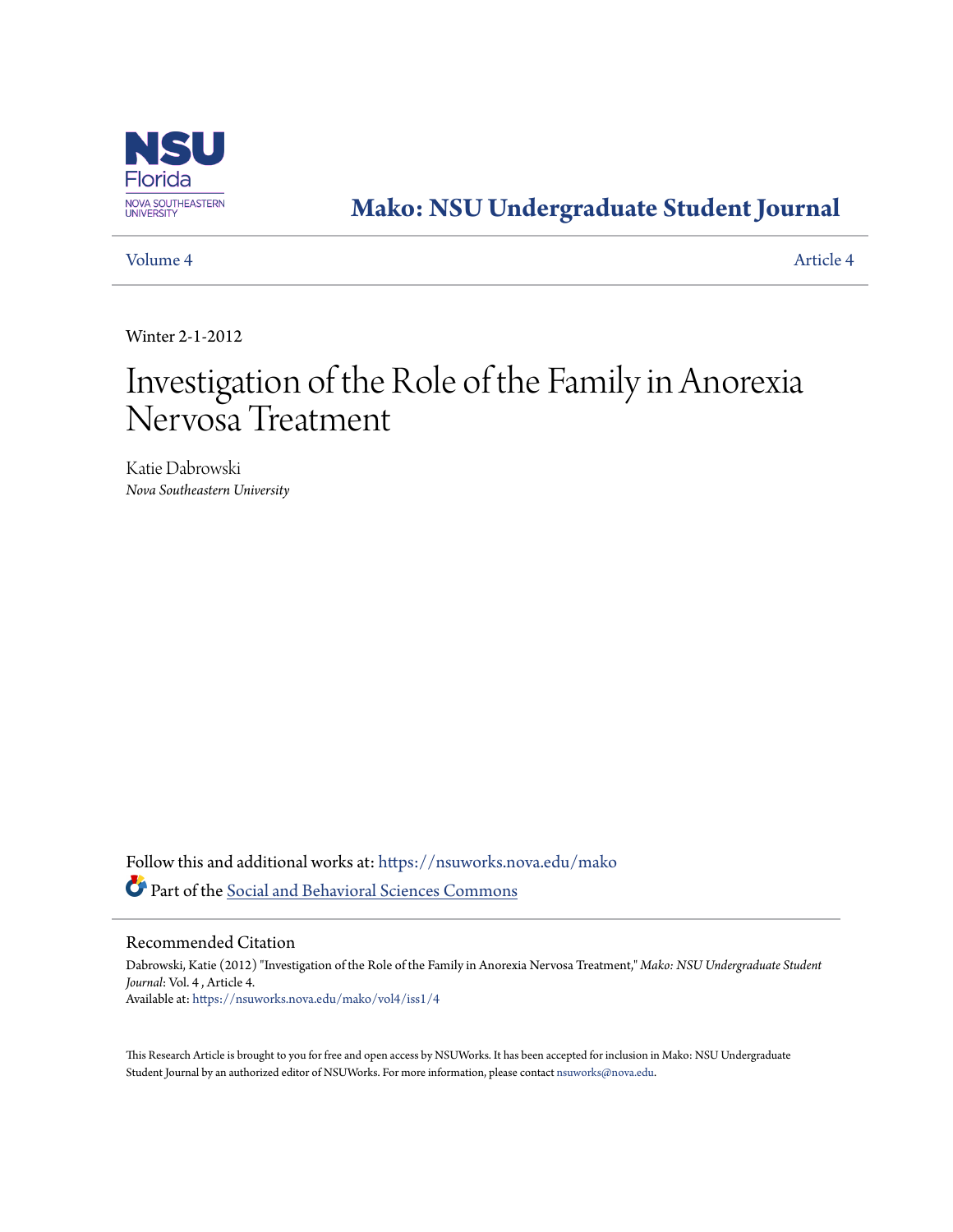Running head: FAMILIES AND ANOREXIA NERVOSA 1

Investigation of the Role of the Family in Anorexia Nervosa Treatment

Katie Dabrowski

Nova Southeastern University

Division of Social and Behavioral Sciences

Faculty Advisor: Michael D. Reiter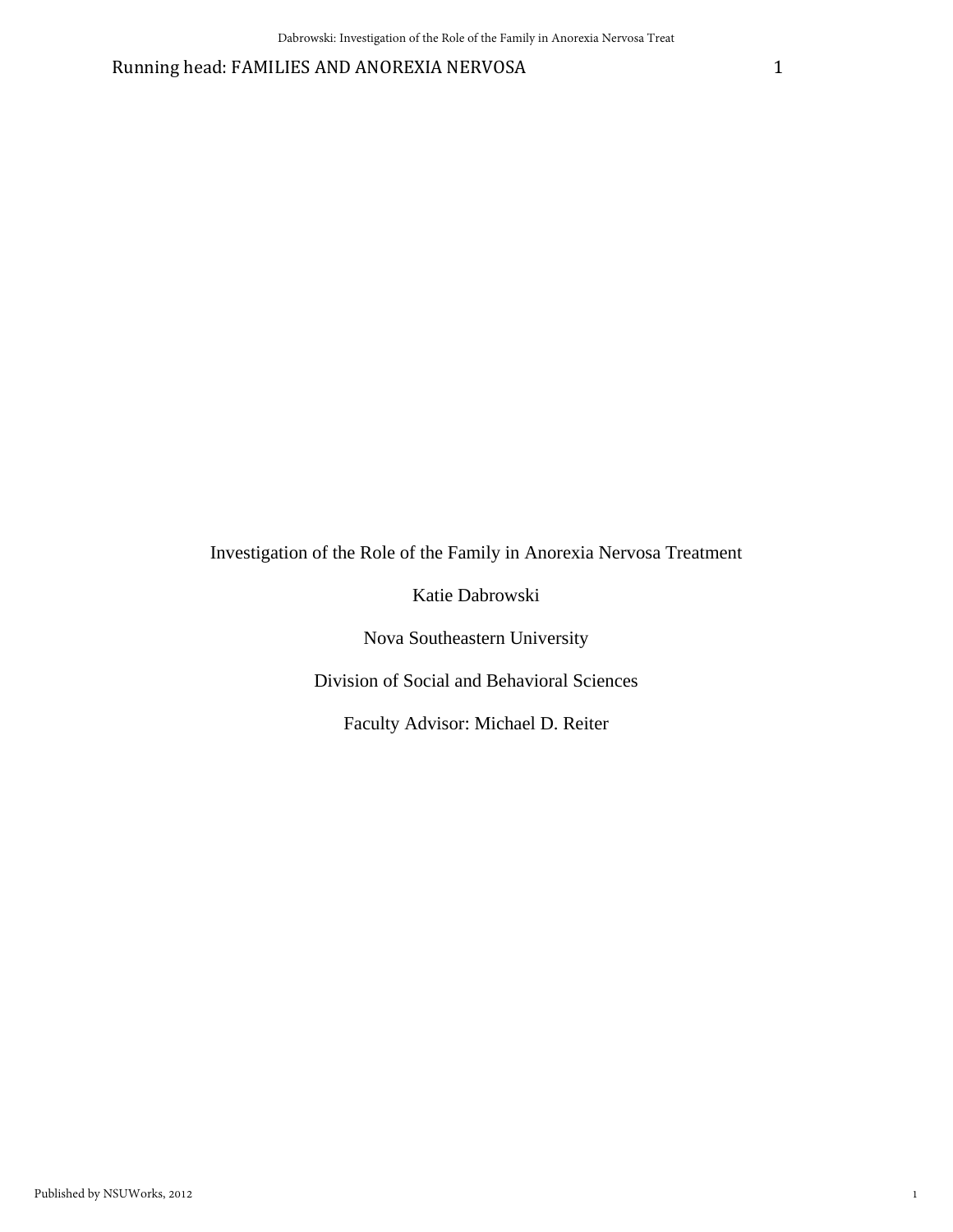#### Abstract

Anorexia nervosa burdens individuals with an unyielding obsession with weight loss and food restriction, ultimately leading to extreme emaciation and even death (Kaye, Fudge, & Paulus, 2009). This disorder most often plagues adolescent females, with estimates of prevalence in 0.2% to 1% of adolescent girls (Mirsa et al, 2011). Current literature suggests family relationships and dynamics, rather than blaming individual family members, are essential in understanding and ultimately treating the disorder for adolescent girls. This paper will review the literature on family relationships and dynamics conducive to disordered eating among daughters, as well as examine the findings regarding supportive family environments. Additionally, this paper will evaluate the interplay of genetics and environment in the development of anorexia. Given the cited impact the family has on the etiology of anorexia, this paper will note the importance and strengths of family therapy for the treatment of a daughter's anorexia.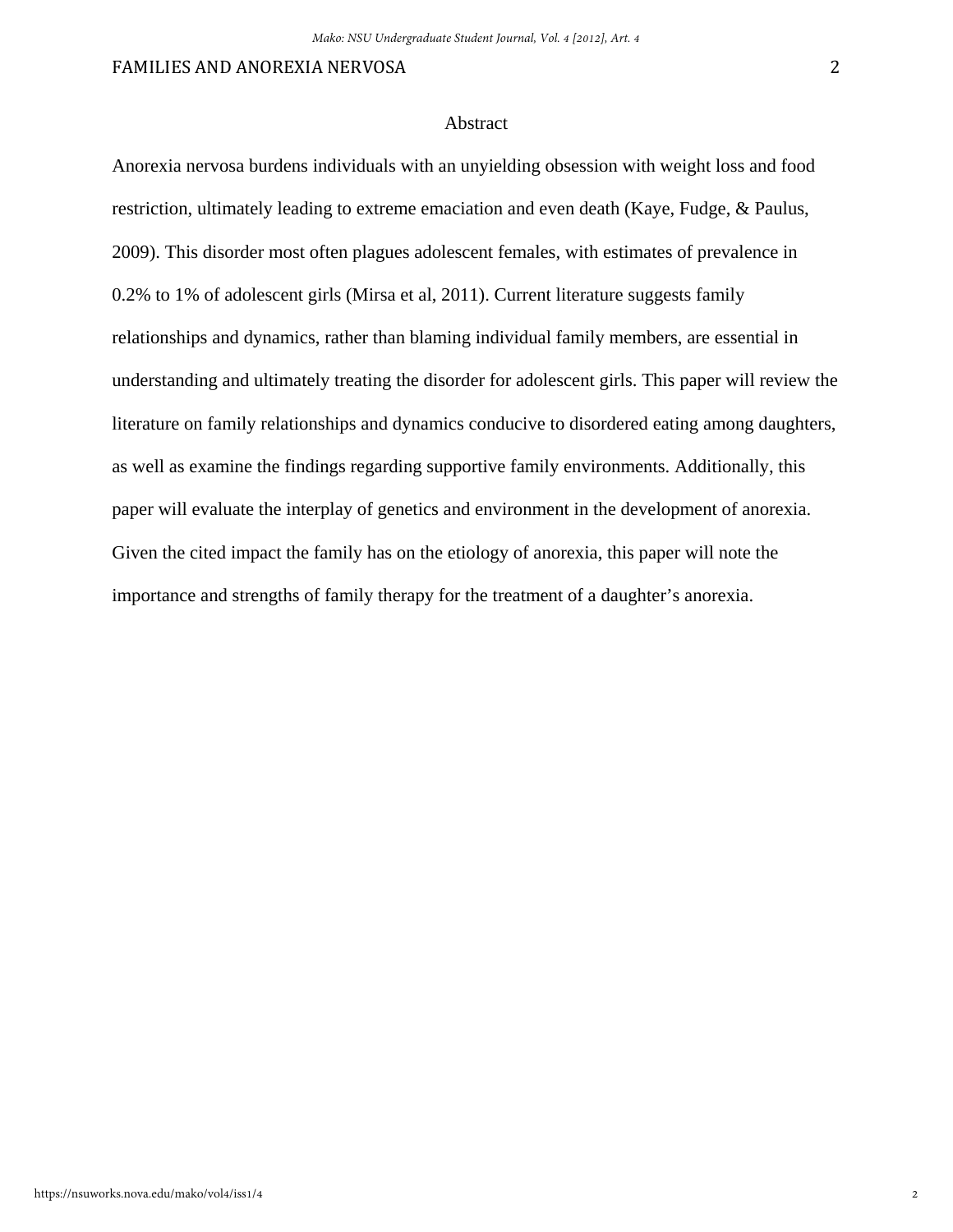Investigation of the Role of the Family in Anorexia Nervosa Treatment

 Eating disorders, specifically anorexia nervosa among adolescent daughters, stem from a multitude of factors interacting with each other, such as biological, personality, cultural, and family factors (Lavee, Latzer, & Gal, 2009). The latter factor receives much attention from psychologists when implementing treatment, given that the both the etiology and maintenance of eating disorders with regards to pathological family systems remain as a focal point for research (Latzer, Hochdorg, Bachar, & Canetti, 2002). However, the family's role in eating disorders is different than previous assumptions. Eisler and Le Grange (2008) suggest that the mere idea of the family possessing a central role in eating disorders dates back to the late  $19<sup>th</sup>$  century, yet the type of role has experienced a shift over time. Originally, the perception of the family's role was as an obstacle regarding treatment, causing the exclusion of parents and siblings from treatment. The 1960s introduced a shift in which Salvador Minuchin and colleagues suggested that families could play an integral role in the recovery of family members with eating disorders (Eisler & Le Grange, 2008). Investigating this familial role in assisting patient recovery remains as a necessity for eating disorder treatment.

 Due to the shift regarding the family's function in eating disorders, the importance of and necessity for family therapy entered the scene. According to Lock and Le Grange (2005), family therapy exists as one of the most commonly recommended types of treatment, along with individual psychodynamic psychotherapy and cognitive-behavioral therapy. However, the latter two forms of therapy, as Fitzpatrick and Lock (2007) claim, are lacking in comparison to the observed effectiveness and consistency of family therapy. Because of this effectiveness, Lock and Le Grange (2005) make the bold claim that anorexia nervosa possesses the title of the model illness for family therapy.

3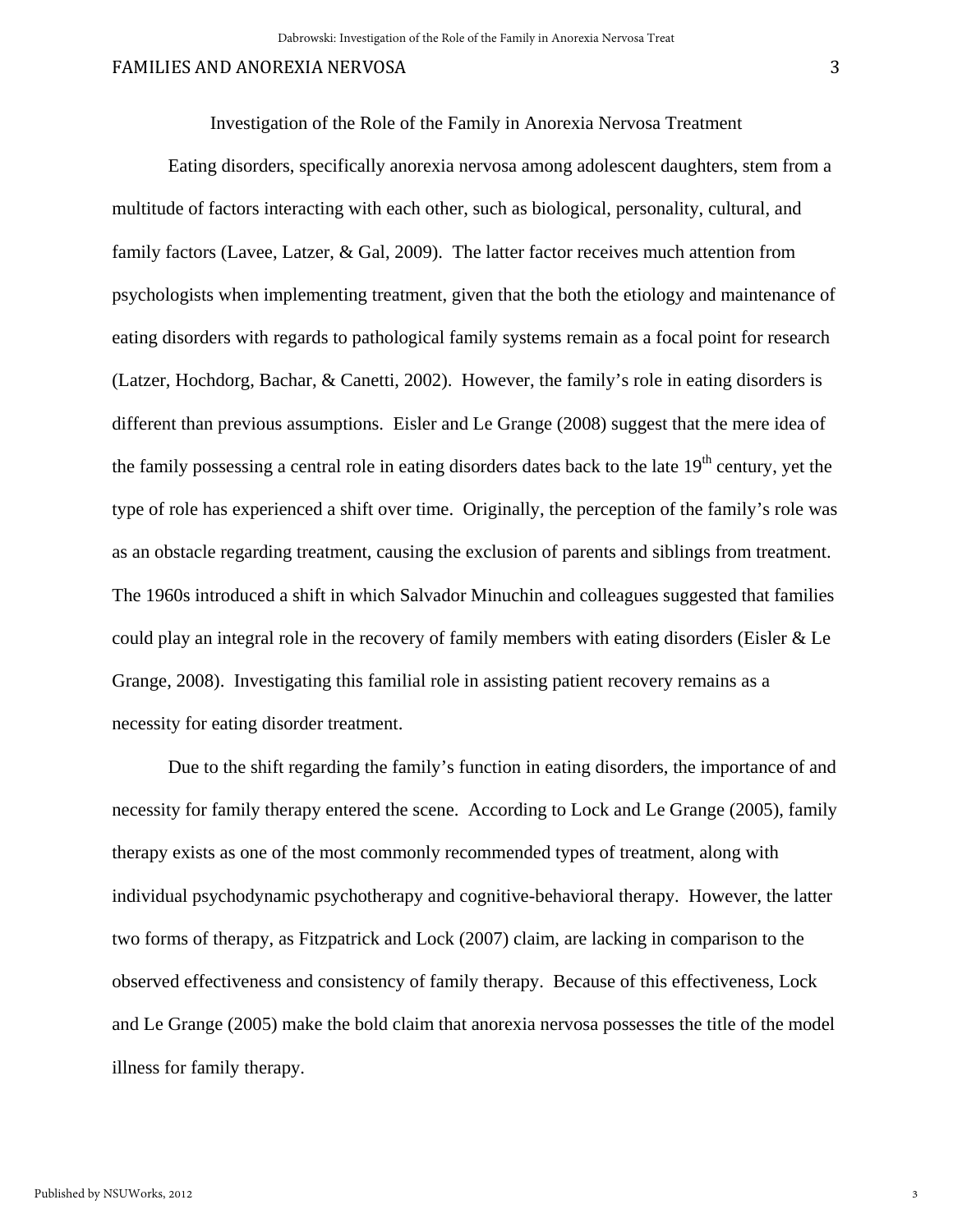Despite the influential role of the family in eating disorders, Latzer et al. (2010) assert that no amount of data sustains the idea that family members are causally related to eating disorders. Specifically, psychologists and researchers alike are adamant in their disapproval of any therapeutic model placing family members in the category of blame for the etiology of eating disorders (Latzer et al., 2010). Le Grange, Lock, Loeb, and Nicholls (2010) claim that theories of causation based on family members are both unsophisticated and flawed; they are similar to the discredited theories of the "schizophrenogenic" and "autistogenic" mother, which suggest that mothers are responsible for their children's schizophrenia or autism. This rather unsophisticated and flawed perspective, popular in the 1970s, attributes the cause of anorexia to the "anorectic family" while considering the anorexic child to be a helpless victim (Minuchin, Rosman, & Baker, 1978).

While attributing the cause of anorexia solely to the family does not consider the many co-occurring factors of causation, disregarding the role of the family is just as detrimental to the etiology of the disorder. Blaming individual family members for an anorexic child's behaviors is not the goal of family therapy; instead, identifying family dysfunction of possible relation to the anorexic child's behavior remains the focal point. The exploration of family systems and family relationships conducive to eating disorders is central to a family therapist, all while attempting to reiterate that blaming individuals is not the goal. The "anorectic family" may be a bit too simplified and unsophisticated, but family therapists agree that certain family interactions are indeed conducive to disordered eating among adolescent family members, usually adolescent daughters. This paper focuses on adolescent daughters with anorexia nervosa given the 10:1 ratio of females to males experiencing this disorder (Baker, Maes, Lissner, Aggen, & Lichtenstein, 2009).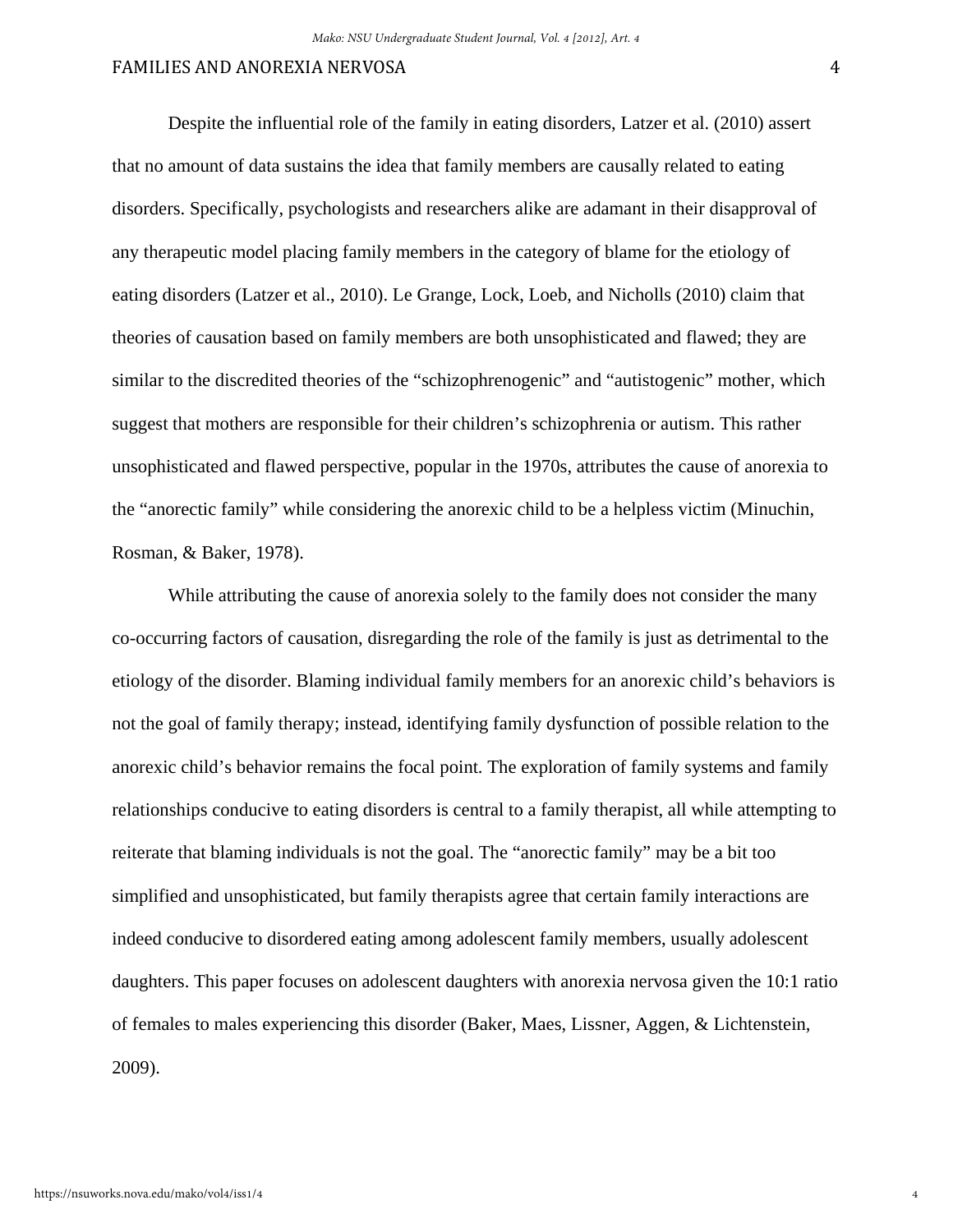#### **Family Dynamics Conducive to Eating Disorders**

 While individual family members do not cause the development of eating disorders, certain types of family interactions and relationships may aid in the shaping of eating disorders in adolescents – specifically daughters – in the family (Loth & Neumark-Sztainer, 2009). Discovering and understanding interactions among family members in which eating disordered daughters exist creates the ability to make predictions and employ effective treatment plans. Latzer et al. (2002) delineate some of the family variables that may suggest disordered eating habits of daughters: family social adjustment, roles, structure, communication, and coping styles with regard to conflicts.

 Wade et al (2008) also suggest a positive correlation between anorexia nervosa in daughters and a predisposed family situation of perfectionism and high personal standards. Families with parents who expect often unrealistically high standards from their children, specifically daughters, may predispose the development of anorexia in adolescence. Wade et al (2008) specify that parental and self-criticism of unmet goals do not predispose adolescents to the development of anorexia; instead, the family's setting of these high standards in the first place influences anorexic behaviors.

#### **Autonomy and Enmeshment**

 Latzer et al. (2002) present the idea that the inability to achieve separation and an autonomous lifestyle from parents, specifically the mother, commonly appears in the etiology of daughters with eating disorders. Michel and Willard (2003) are in accordance with such views regarding autonomy; they present an association between anorexia nervosa and difficulty with both separation from the family of origin and individuation. Such difficulties result from possible family atmospheres in which there is little to no emphasis for individuality, nor for

5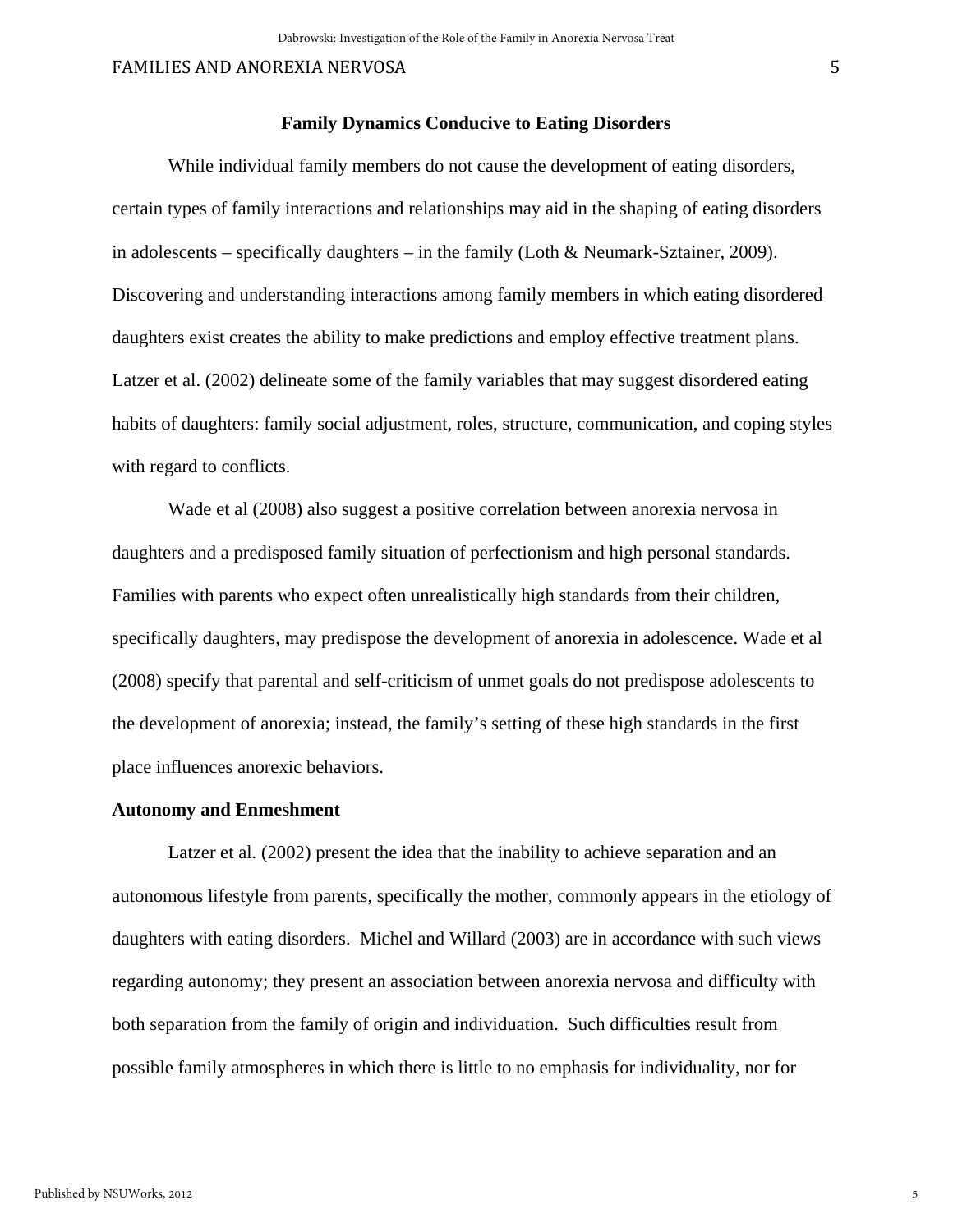creating one's own identity. This lack of independence prompts adolescents to seek out ways in which to achieve their desired autonomy. A daughter who feels unable to distinguish herself from her family may use an eating disorder to aid in the establishment of her own separate identity and self-expression, given that her anorexia nervosa is unique to her and something in which she can feel comfort (Michel & Willard, 2003).

 Families with difficulties in establishing independence for each member often experience enmeshment, the highest level of cohesion. Minuchin (1974) proposes enmeshment to be a product of diffuse – or too flexible – boundaries and overly intense emotional reactivity within the family, leading to the inhibition of each family member's individuality. Barber and Buehler (1996) describe this high cohesion level of enmeshment as hindering individuation among family members and further hampering psychosocial maturation. Eisler and Le Grange (2008) suggest that family structures expressing enmeshment, rigidity, and over-involvement – specifically in mother-daughter relationships – create vulnerability in daughters who, in turn, seek autonomy in unhealthy practices such as eating disorders. This intrusiveness by the mother creates strained mother-daughter relationships. Escaping from a mother's overbearing nature and over-involved tendencies placates daughters, allowing them to feel a sense of individuation and control. This sense of control is not otherwise felt, due to the mother's over-involvement within their relationship, which often leads to making decisions for her daughters and establishing all control. Through this exploration of enmeshment, rigidity, and over-involvement, Eisler and Le Grange (2008) emphasize the dysfunction of the mother-daughter relationship rather than the mother herself as conducive to her daughter's anorexia.

# **Weight-Related Conversation**

6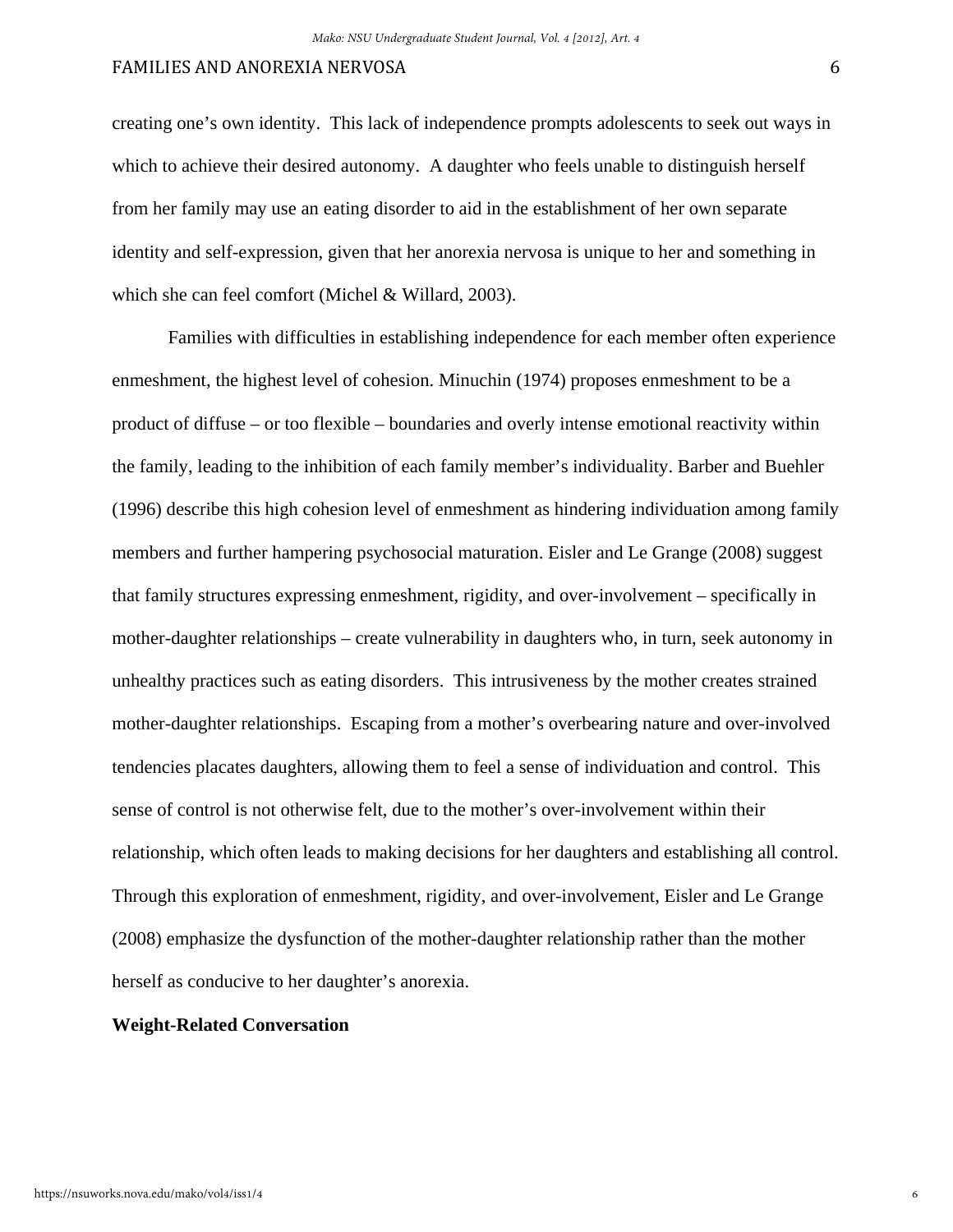Parents who make negative comments about weight – both their own and that of their family members – influence the weight-related opinions, attitudes, and behaviors of their children (Loth & Neumark-Sztainer, 2009). Because children learn from their parents and often adopt similar thought processes and beliefs, parents who associate weight and eating with negative connotations create an environment conducive to disordered eating. Growing up in a household of constant negative body talk often implants these negative thoughts in children's heads, simultaneously creating a lowered self-esteem and fear of weight gain.

Loth and Neumark-Sztainer (2009) specifically suggest that parents who make negative comments about their own body or weight, the bodies and weights of their children, and/or bodies and weights of other individuals expose children to detrimental perceptions about their own bodies. Becoming critical of their own bodies is an occurrence that manifests when parents are openly critical themselves. A father telling his daughter that she has put on a few pounds or a mother constantly belittling her own body creates an unhealthy, overly weight-conscious environment. According to Gowers and Shore (2001), while an overly weight-conscious environment consists of frequent direct comments by mothers, fathers, and siblings regarding weight, food, and dieting, a key component of this environment is that of blatant parental dissatisfaction with their child's – usually daughter's – weight.

#### **Conflict Avoidance**

 Vidovic, Jures, Begovac, Mahnik, and Tocilj (2005) assert that conflict avoidance in families acts as a possible precursor, as well as maintainer, for eating disorders. Such conflict avoidance may not only exist with regards to eating behaviors, but the mere existence of such a family function may lead to the avoidance of acceptance, understanding, and treatment of anorexia nervosa. The fear of confronting a daughter's disordered eating exists due to the idea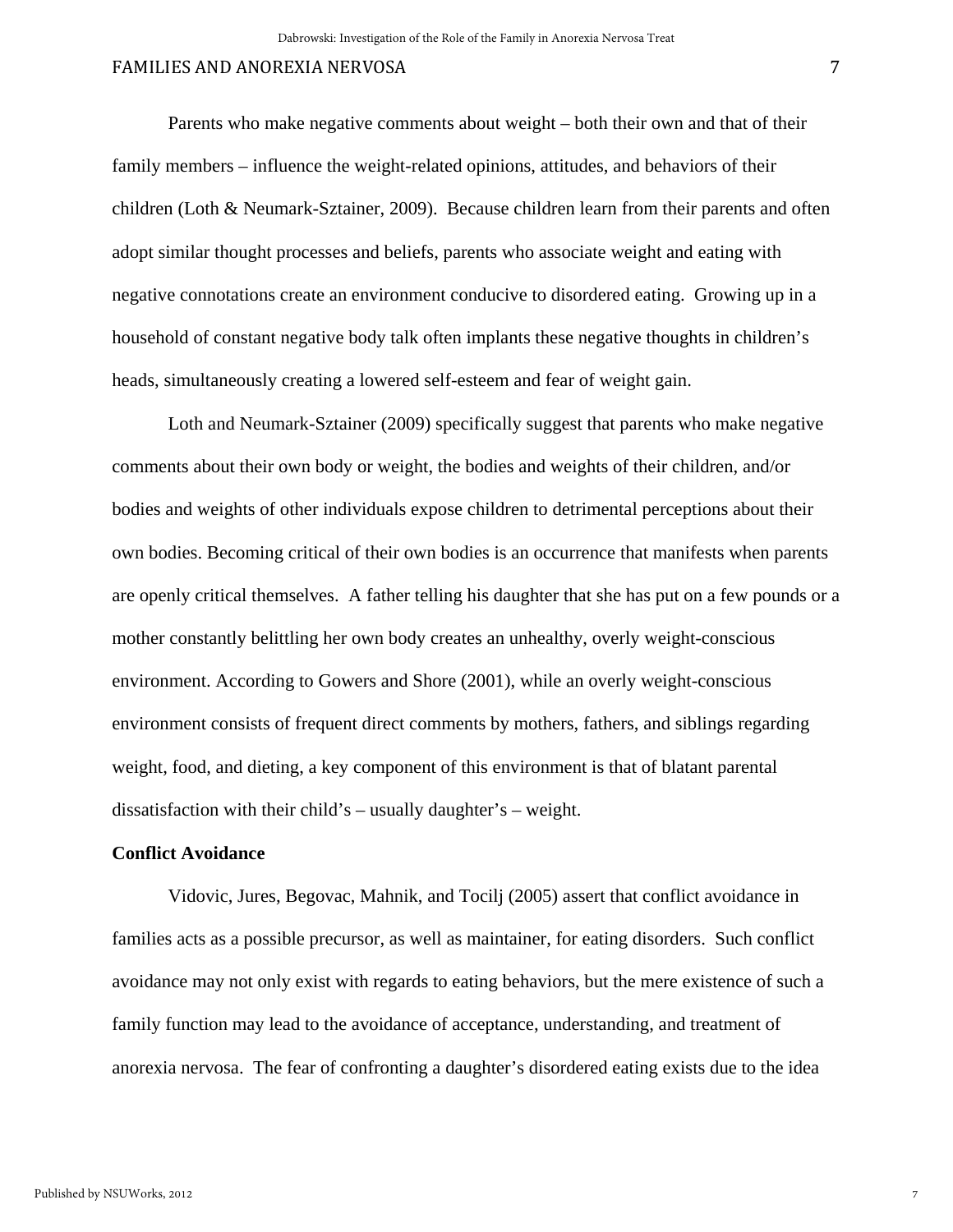that doing so may cause even more anxiety, then pushing her to eat even less as a response to the confrontation (Vidovic et al., 2005).

Additionally, Vidovic et al. (2005) posit that such conflict avoidance may exist because of unclear boundaries among family subsystems, specifically parent-child, and fragility in the system's balance. The fear of disrupting homeostasis, an innately desired sense of equilibrium, also stems from the desire for conflict avoidance. Confronting the anorexic behaviors of the daughter has the potential to dramatically change the family system in terms of the need for treatment and analysis of the family. Despite the grave necessity for treatment, families are reluctant to seek it because of the discomfort with making change in the system.

#### **Parental Marital Relationships**

 Regarding subsystems, in addition to parent-child relationships receiving attention in research, the parental marital system also requires analysis. Lavee, Latzer, and Gal (2009) purport that daughters diagnosed with anorexia nervosa express conflict and distress within their parents' marriage, suggesting that such a subsystem influences their daughters' eating behaviors. Daughters witnessing a substantial amount of discord and lack of harmony between the mother and father experience dyadic issues with each parent, given that subsystems and boundaries experience misalignment due to marital conflict (Ringer and McKinsey, 2007). Perhaps as a subconscious attempt to shift the parents' focus from spousal fighting to something else, daughters may engage in disordered eating habits.

#### **Lack of Psychoeducation**

Given the complexity and challenging nature of anorexia nervosa, or any disordered eating for that matter, psychoeducation may provide families with the necessary information and skills to play the most effective role in treatment. According to Treasure et al. (2008), most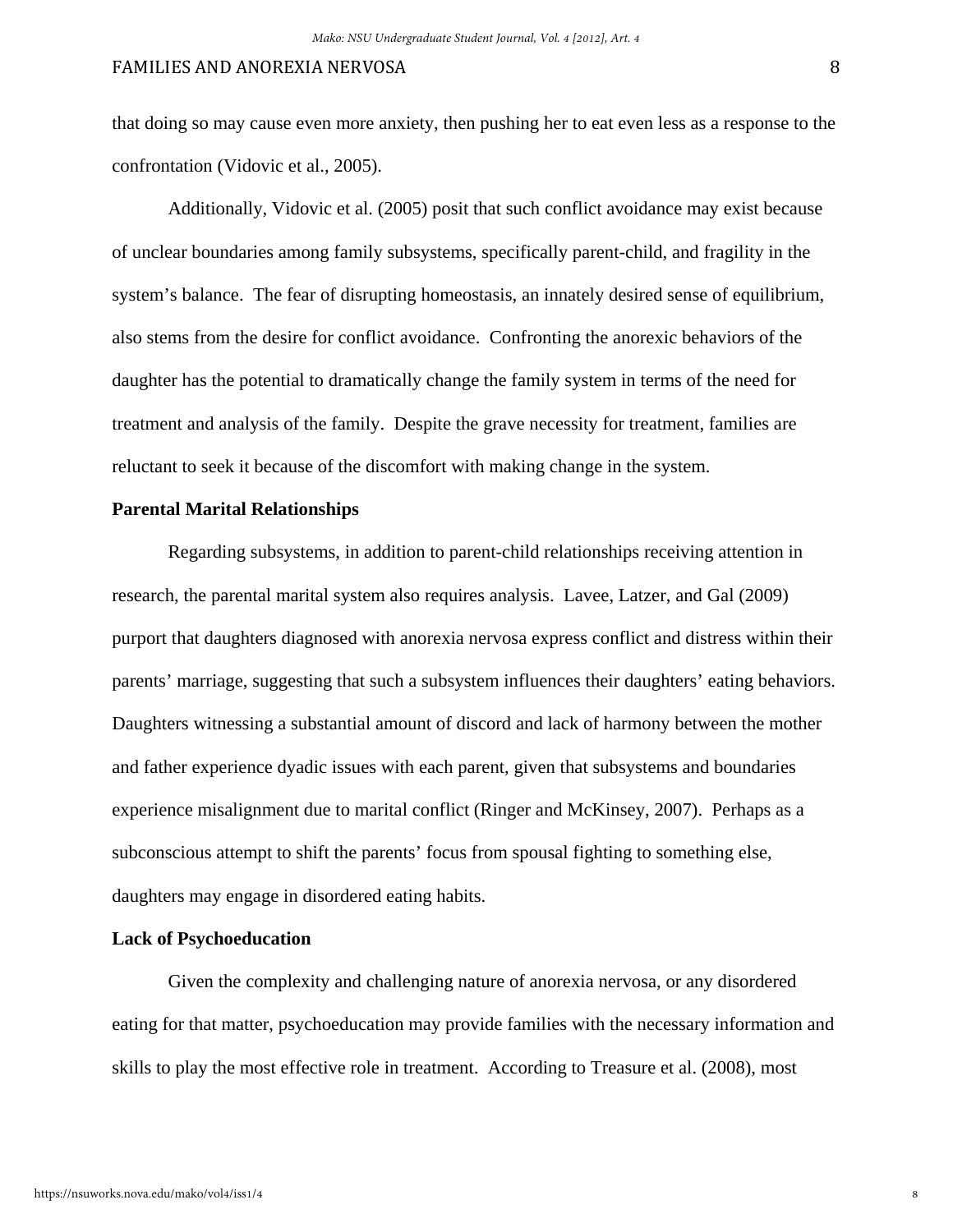families report having inadequate information regarding eating disorders, in turn leading to insufficient skills in dealing with the illness. Because each family member attributes distinctive meanings and definitions to one's eating disorder, members respond differently to the illness. Idiosyncrasies of anorexia nervosa exist simply because each individual dealing with and experiencing the illness does so differently. Treasure et al. (2007) suggest the necessity for a clear conceptualization of the eating disorder, specifically to one's family system (p. 250). An important suggestion Treasure et al. (2007) make is that of attributing anorexia nervosa to a medical model, which decreases personal responsibility and blame. Fitzpatrick and Lock (2007) assert that doing so separates the pathology of the eating disorder from the daughter, which is essential in treatment.

 In addition to aiding in the responses to the eating disorder among family members, Uehara, Kawashima, Goto, Tasaki, and Someya (2001) implement the idea that psychoeducation may facilitate lowering distress in the family, while promoting more positive interactions and communication in the family system. Psychoeducation places anorexia nervosa in a more structurally defined category, allowing families to similarly understand the disorder and use that understanding to have more effective treatment sessions, rather than continually stumbling over the specific meaning of the eating disorder to the family. Treasure et al. (2008) claim that such misunderstandings and misperceptions of the eating disorder may lead to the aforementioned family behaviors that aid in the development of the eating disorder in the first place, such as anxiety and conflict avoidance.

#### **History of Family Illness**

 A study of the family tree with regards to which family members experience anxiety, compulsivity, rigidity, and/or eccentricity may aid in determining possible family influence,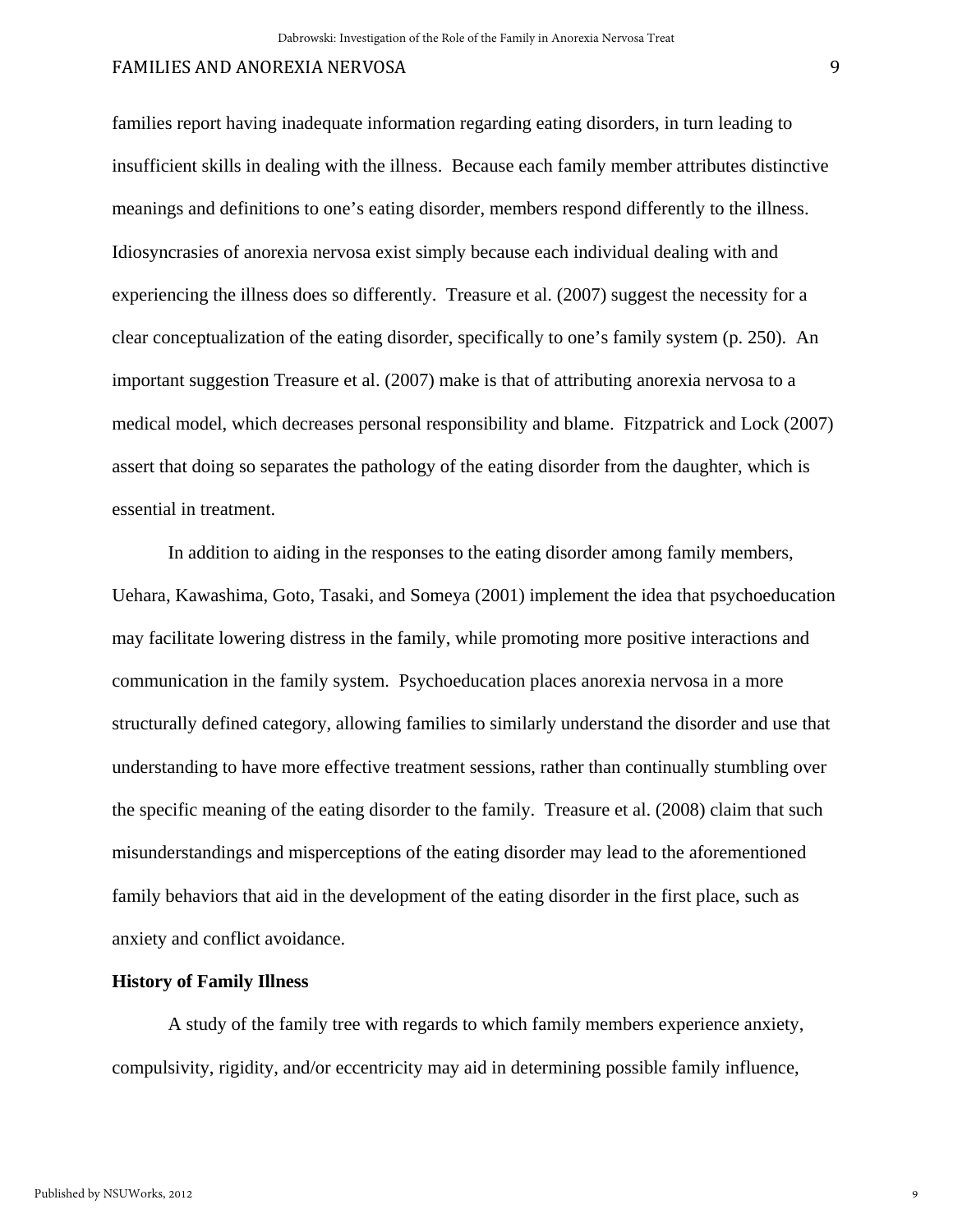according to Treasure et al. (2007). Discovering that the family system has members who possess diagnosed and undiagnosed eating issues is common when studying family histories in treatment sessions. Treasure et al. (2007) claim that on one end of the spectrum, other family members may express extreme dieting/restriction and bulimic or anorexic tendencies, and on the other end, may display episodes of binge eating and obesity.

 Besides a family history of disordered eating, which is likely in cases of daughters with anorexia nervosa, other psychological disorders in the family may present themselves when family trees are held under the microscope of therapists and researchers. According to Treasure et al. (2007), many family systems in which daughters with eating disorders exist have firstdegree relatives who are diagnosed with Obsessive Compulsive Personality Disorder and various anxiety traits. Such personality disorders and anxiety traits may lead to disordered thinking about eating, perhaps influencing daughters and sisters in the family system to obtain similar mentalities regarding food.

#### **Genetic Risk Factors**

An inspection of the family's history of illnesses may help identify a genetic component of eating disorder development. Le Grange et al. (2010) introduce mounting evidence that suggests that eating disorders have heritable and genetic influences. Such evidence is derived from molecular genetic studies, as well as family and twin studies. According to Baker et. al (2009), twin studies suggest heritability rates for anorexia nervosa between 22% and 76%. These percentages suggest that while environment still plays a vital role in the development of an eating disorder, genetic predisposition is also a factor.

Additionally, Bergen et. al (2003) investigate the role of serotonin and opioid activity in relation to anorexia nervosa in adolescent females. A decrease of serotonin activity, as in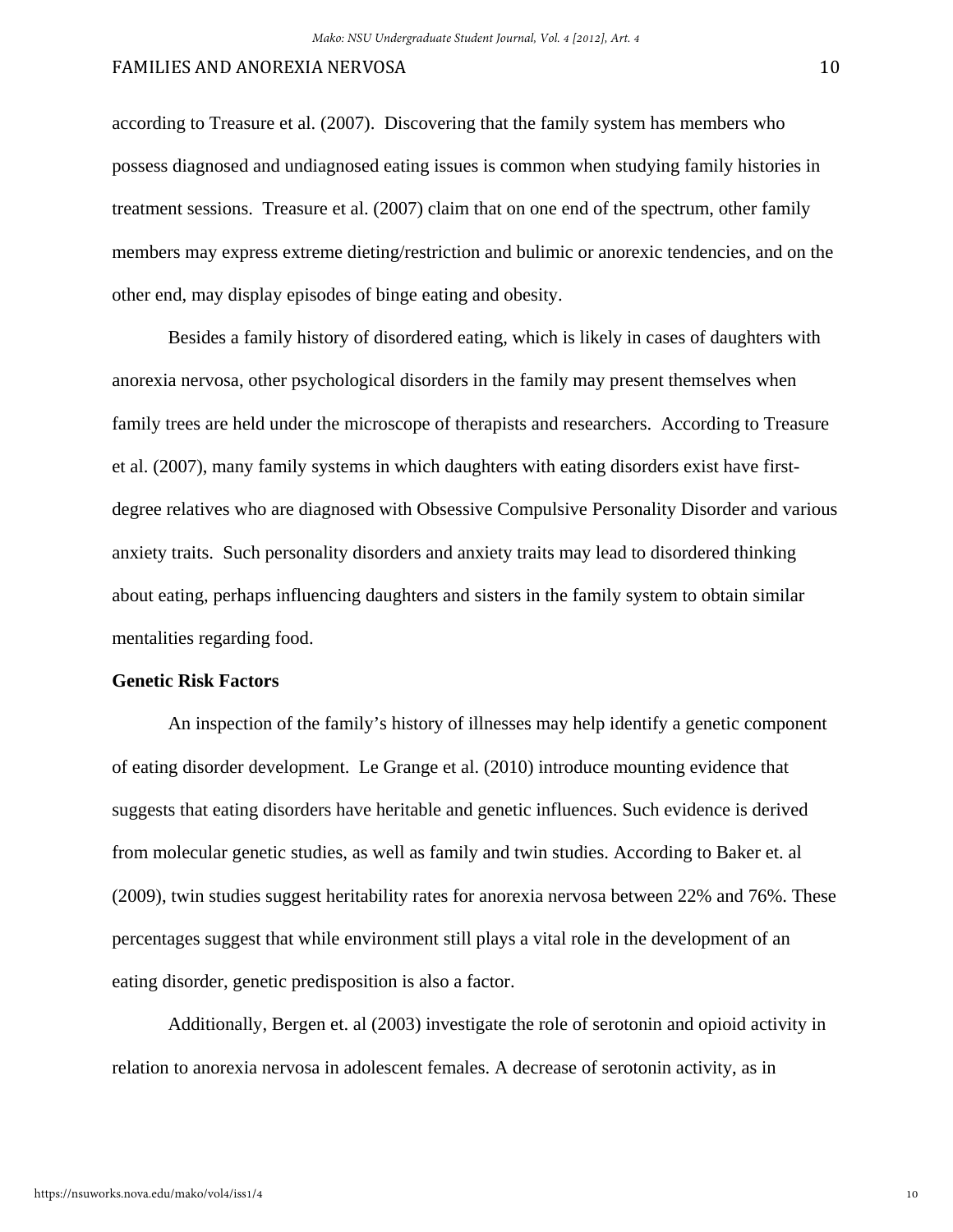depression and obsessive-compulsive disorder, correlates with anorexia nervosa (Kaye & Jimerson, 1997), further suggesting the co-morbidity of these three disorders. Serotonin activity is also related to weight regulation of the body and eating behaviors, suggesting a link to the development of eating disorders (Bulik, Landt, van Furth, & Sullivan, 2007). Like the aforementioned neurotransmitter serotonin, dopamine is also related to the symptoms of anorexia, given the relationship between dopamine activity and body image distortion, food repulsion, and weight loss (Bulik et al, 2007). A family history of abnormal serotonin and dopamine activity may therefore predict disordered eating patterns in adolescent family members.

Bergen et al (2003) explore the possibility of candidate genes associated with anorexia nervosa, finding that sequence variation at serotonin 1D (HTR1D) and delta opioid (OPRD1) correlates with individuals displaying DSM-IV anorexia nervosa diagnoses. Bergen et al's (2003) study presents novel information regarding the association between anorexia nervosa and sequence variation at HTR1D, while also noting that the second candidate gene associated with anorexia – OPRD1 – also correlates with alcohol and heroine dependency, suggesting an addictive and dependent quality of anorexic behavior.

#### **Attachment**

 Three styles of attachment exist, according to Ringer and McKinsey (2007) – secure, ambivalent, and avoidant – and receive much attention in research regarding eating disorders and families. A common theme derived from such research, as Ringer and McKinsey (2007) claim, is that adolescent women with eating disorders, specifically anorexia nervosa, do not experience secure attachment within their family systems. With that being said, this lack of secure attachment stems from a family atmosphere in which the inability to offer a sense of security and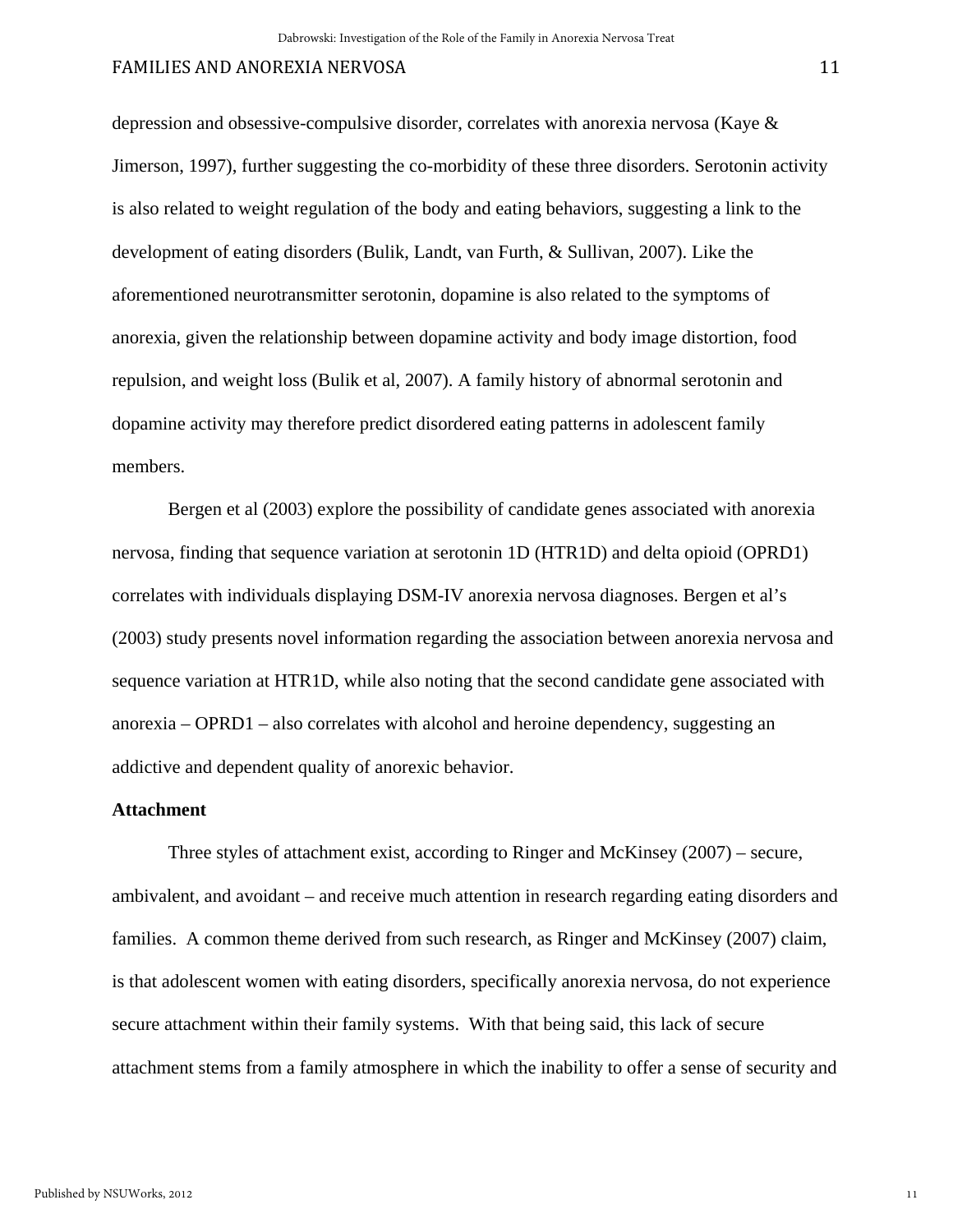availability exists, as well as the perceived lack of ability to accommodate the daughter's needs (Latzer et al., 2002).

 Results of the myriad studies conducted regarding attachment styles and eating disorders assert that ambivalent and avoidant attachment styles are likely predictors in disordered eating among daughters, with the latter attachment style being the most commonly represented style. An important study by Latzer et al. (2002) supports the relationship between family environment and attachment style in that discrepancies and variations in family environments disappeared when controlling for attachment styles. Such findings create the implication that without combined inspection of attachment styles, family functioning and environments themselves may not provide enough information regarding their influence on the development of eating disorders in families (Latzer et al., 2002).

 The development of anorexia nervosa may redirect a daughter's concentration away from her lack of secure attachment toward the achievable goal of body image, according to Latzer et al. (2002). Being unable to control her attachment level is replaced with the ability to control her weight and appearance, acting as an internal sense of security that is not otherwise felt.

#### **Family Dynamics Conducive to Support**

 While family interactions and dynamics may create an environment that supports the development and maintenance of an eating disorder, Eisler and Le Grange (2008) argue that the family itself is a resource for helping the daughter cope with and recovery from her eating disorder. Treating the family as a tool for recovery dislodges the incorrect idea that the family is to blame for such an illness, which lessens parental guilt. A family system that works to strengthen communication, lessen anxiety, and provide increased support to their daughter and each other strengthens the chance of a successful recovery.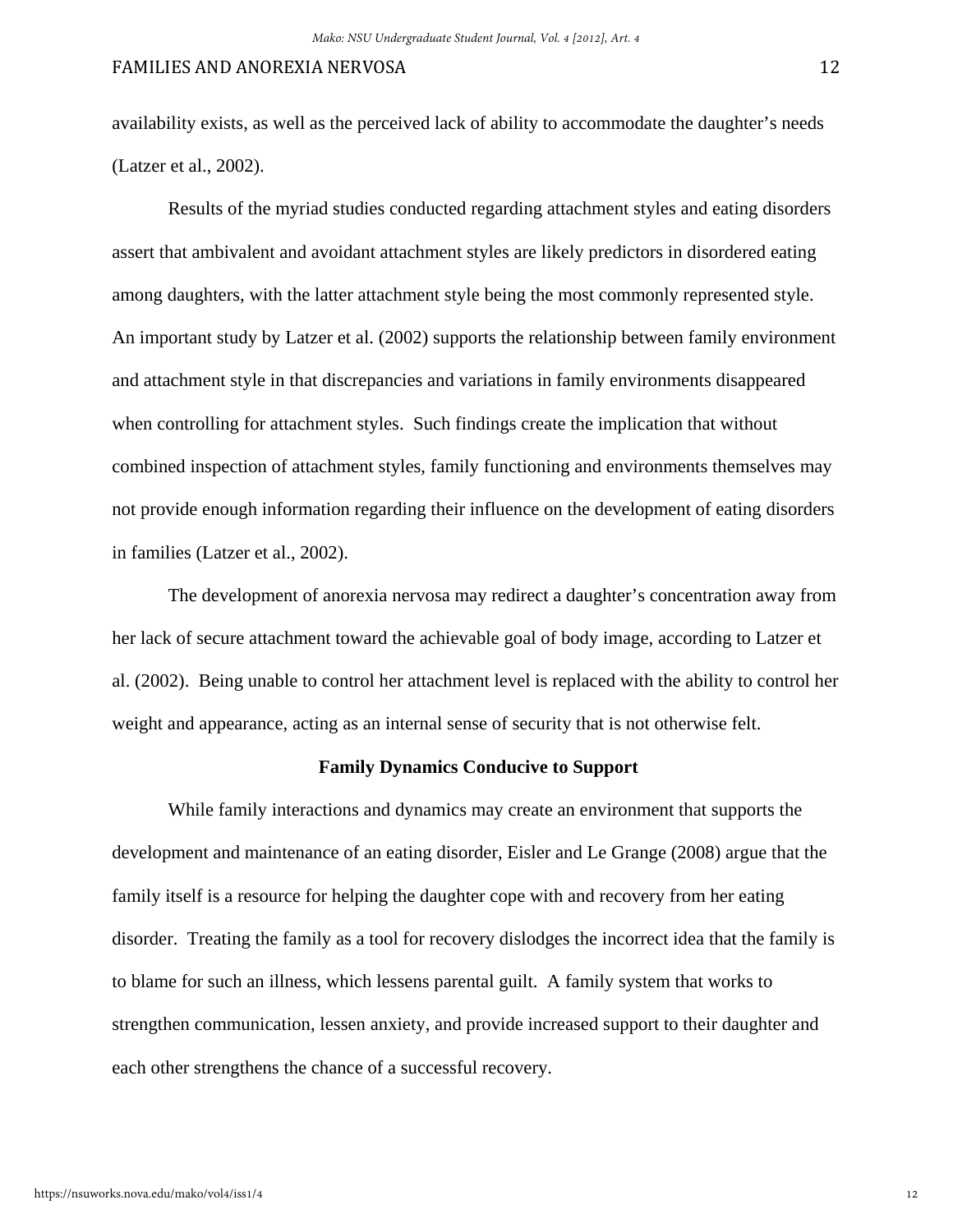# **Parental Support**

 According to Loth and Neumark-Sztainer (2009), researchers and therapists alike deem parental support as absolutely vital to the prevention and/or recovery of eating disorders. Showing such support exists in the form of expressing love and attention to their children, encouraging spending time together as a family, demonstrating unconditional love and acceptance, and supporting the identities and uniqueness of their children (Loth & Neumark-Sztainer, 2009). Being more present in the lives of their children is essential for parents dealing with a child, specifically a daughter, with anorexia nervosa. Brown and Geller (2006) suggest that mere physical presence and conveying love and concern for the daughter in the home and by attending therapy sessions is highly beneficial in the recovery process.

#### **Supportive Food/Weight Environment**

 Because of the dominating presence of food in the family systems in which eating disorders exist, it is necessary to develop a positive and supportive environment in which food, weight, and body image are not attached to negative connotations. To do so, therapists encourage parents to have the least amount of food rules as possible, all while making an effort to eliminate any negative talk about food and eating in general (Loth & Neumark-Sztainer, 2009). Additionally, providing healthy food options to the family and encouraging positive mealtime experiences, such as family dinners with conversation and laughter or cooking together as a family, as Loth and Neumark-Sztainer (2009) suggest are likely to lead to a positive patient outcome.

#### **Development of Psychoeducation**

As previously mentioned, psychoeducation with regards to eating disorders, particularly anorexia nervosa, is essential in the recovery process, or even prevention in the first place.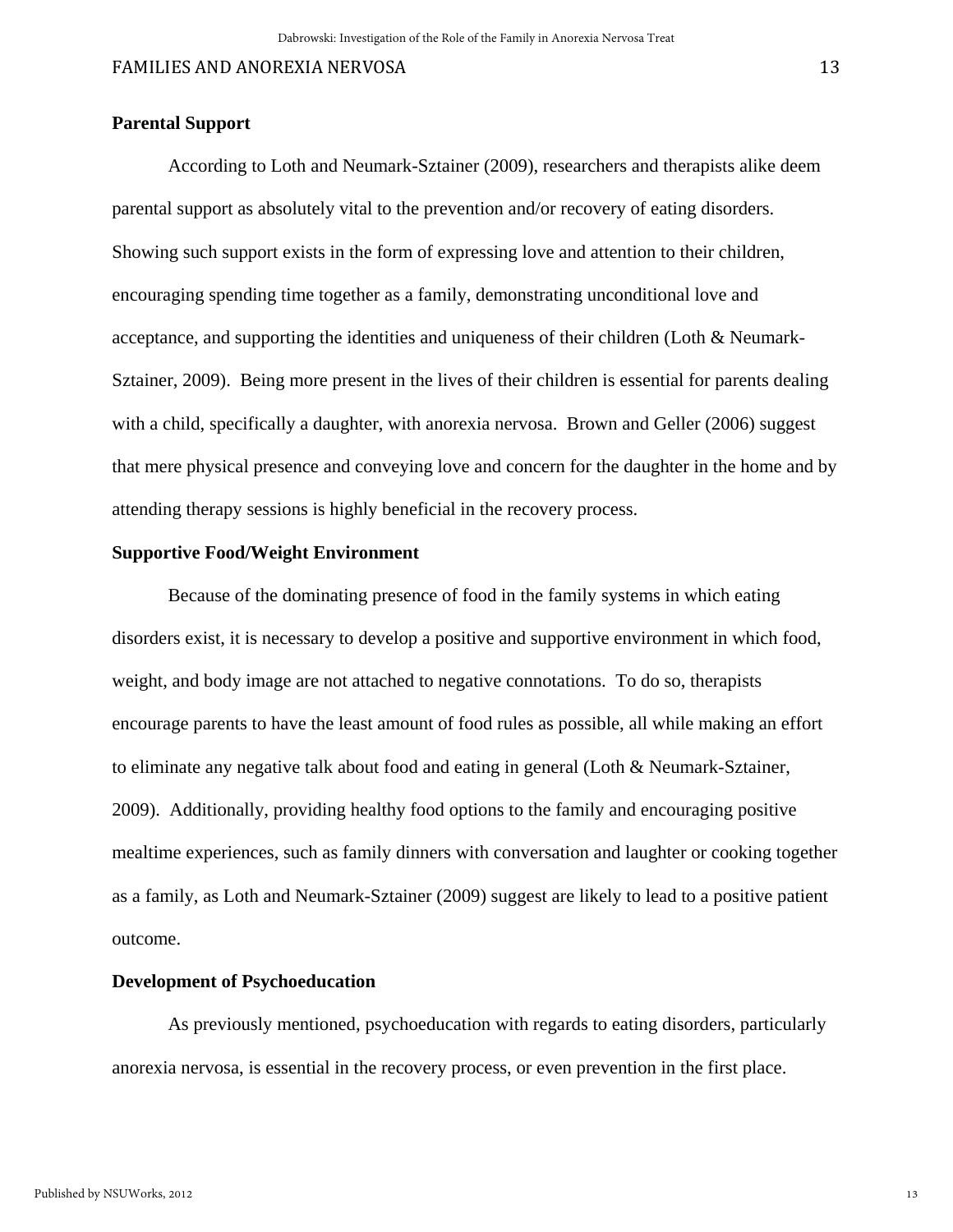Family members who understand the illness specific to their daughter or sister are able to have a more positive impact on the healing process as well as a better ability to make necessary changes in the home environment along the way. Loth and Neumark-Sztainer (2009) posit that parents and siblings with awareness of signs and symptoms of anorexia nervosa can predict greater chances of prevention, given that such an awareness may lead to an avoidance of conversations regarding body and weight in the home. Additionally, family members with knowledge of eating disorders and their warning signs may promote treatment more intensely and quickly than those who are unfamiliar with and uneducated regarding the illness.

#### **Family Therapy**

Treatment of a female adolescent's anorexia nervosa exists most effectively in the form of family therapy (Fitzpatrick & Lock, 2007). The therapist immediately addresses the importance of cooperation among all family members in order to achieve success in the realm of problem solving and recovery. Without the willing involvement of all family members, according to Michel and Willard (2003), the course of the eating disorder is likely to turn to a devastating one and recovery is unlikely.

Fitzpatrick and Lock (2007) introduce their particular treatment plan, beginning sessions with discussing how collaborative family therapy really is; while the therapist may be an expert in terms of the psychopathology of the eating disorder, the parents hold the title of expert in terms of their daughter. This open demonstration of the two-way nature of family therapy allows the parents to truly feel connected to the recovery process, as well as lessening the guilt they may feel for their daughter's illness. Such involvement of the parents, siblings, and daughter herself truly expresses the notion that the focus in therapy is not solely on the daughter with anorexia nervosa, but is on the family system as a whole (Michel & Willard, 2003).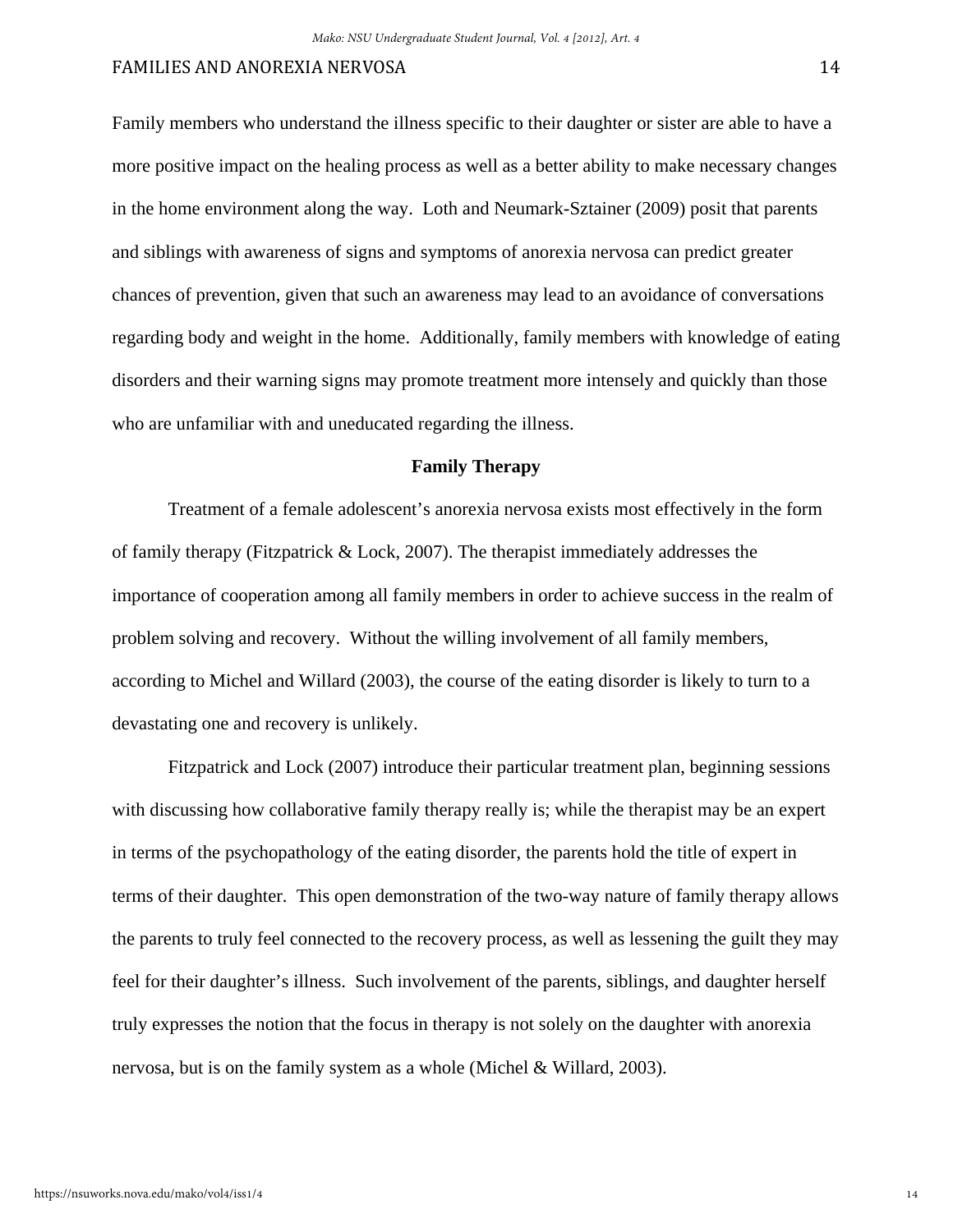#### **Phase I**

 Fitzpatrick and Lock (2007) states that the first phase in family therapy for eating disorders aids in the discovery and employment of efficient techniques by the parents that can produce weight restoration in the child. The search for effective strategies begins with the therapist observing potential parental strengths in which weight restoration techniques can stem from; this creates a personalized system of strategies that caters specifically to the family's needs (Eisler & Le Grange, 2008). Because the first stage's primary focus is weight gain, other issues are not addressed until subsequent phases. Monitoring food intake and exercise is up to the parents at this point, according to Eisler and Le Grange (2008).

# **Phase II**

 Once steady weight gain, implemented and controlled by the parents, is observed in the daughter, Phase II of family-based therapy follows suit. In addition to weight restoration, the daughter must be eating with little to no resistance and an upbeat, positive mood exists in the family regarding treatment success (Eisler  $&$  Le Grange, 2008). The second phase, as explained by Eisler and Greange (2008), shifts the control of food intake from the parents back to the daughter, with hopes of the daughter continuing the healthy patterns in which the parents implemented in the first stage. This shift requires parents to step back and trust the daughter to make appropriate food-related decisions; not reverting to their enmeshed ways prior to treatment is important.

#### **Phase III**

 Phase III can only begin when parental monitoring no longer exists in the realm of their daughter's eating and weight, both of which are in an acceptable and healthy range, as Fitzpatrick and Lock (2007) suggest. Eisler and Le Grange (2008) also insist that another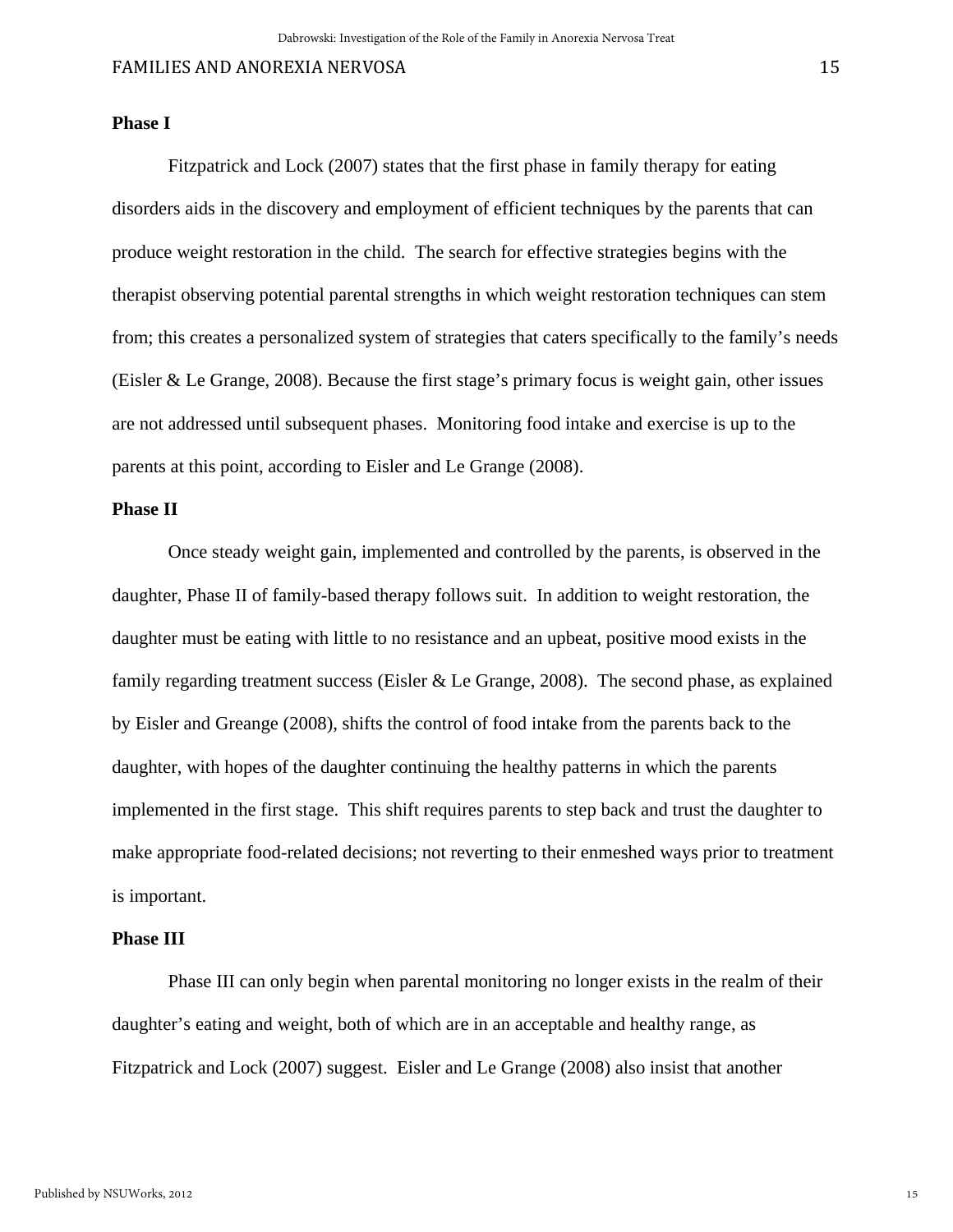# FAMILIES AND ANOREXIA NERVOSA **16** and 20 and 20 and 20 and 20 and 20 and 20 and 20 and 20 and 20 and 20 and 20 and 20 and 20 and 20 and 20 and 20 and 20 and 20 and 20 and 20 and 20 and 20 and 20 and 20 and 20 and 20 and 2

determinant of Phase III is the return of the daughter's menstrual cycle. Researchers and therapists alike assert that because the prior two phases focus more on the physical weight gain and eating of the daughter, the third phase can implement discussions of the development of the eating disorder, relationships among family members and peers, and specific concerns of the daughter, namely finding her? autonomy in the family. Fitzpatrick and Lock (2007) state that this third stage also introduces ways to change family boundaries and the possible need for the parents to make changes in their marital relationship.

#### **Structural Family Therapy**

 A structural family therapist, like Minuchin (reference?), implements interventions that increase parental authority and confront inappropriate boundaries between subsystems, according to Lock and Le Grange (2005). Specifically, this school of therapy may incorporate a family meal in a therapy session, which allows the therapist to act as a coach for parents in terms of refeeding, while also recognizing behaviors when food is involved and how to change the problematic ones (Lock & Le Grange, 2005). Problematic behaviors regarding food may manifest in forms of arranging food on the plate instead of eating it, becoming angry around mealtime, or parents demanding the daughter to eat.

#### **Strategic Family Therapy**

Strategic family therapists view the family in a positive light and do not demand an authoritarian role in sessions; they actually obtain a coaching position and only wish to adjust behaviors and relational issues that hinder the process of re-feeding, according to Lock and Le Grange (2005). Such therapists create a positive environment in sessions and encourage family members to convert their negative emotions regarding the eating disorder into positive ones.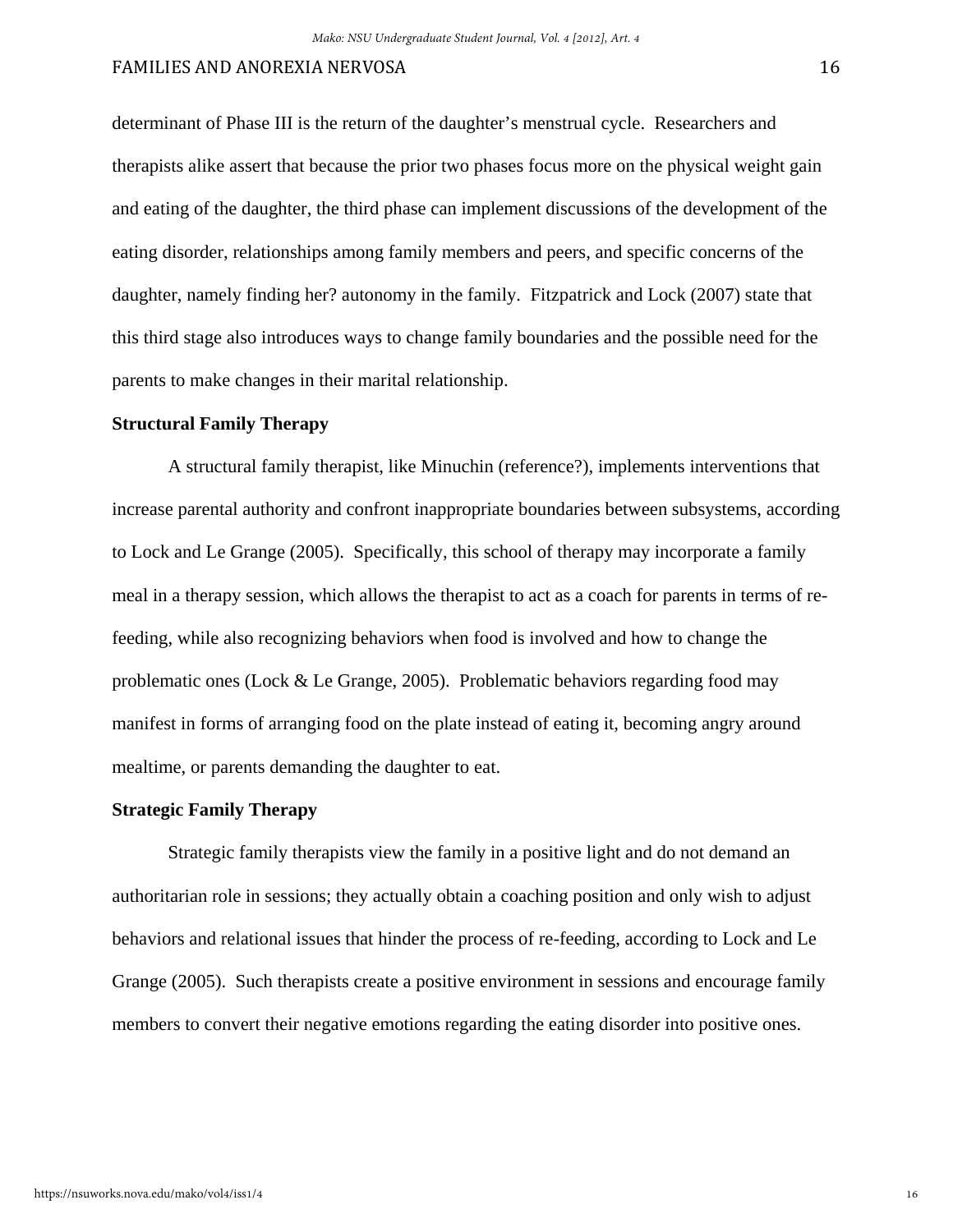This positive environment is also possible given that strategic family therapists do not view the family as pathological (Lock & Le Grange, 2005).

## **Medical Intervention**

 While family therapy remains a staple treatment procedure for anorexia nervosa among adolescent daughters, current studies suggest the implementation of medications for possible disease treatment in conjunction with family therapy. Powers and Bruty (2009) agree that while not a "first-line strategy" for anorexia treatment, pharmacotherapy is still an important avenue to explore. For example, antiepileptic drugs (AEDs), according to McElroy et al (2009), may extend beyond epilepsy treatment and also aid in the management of anorexia, given their effects on weight gain and appetite increase. Specific AEDs used for epilepsy in children and adults – pregabalin and valproate – may not only impact weight and appetite, but also provide mood stabilization, providing therapeutic effects as well (McElroy et al, 2009).

 Current literature also posits the possible benefits of adding antidepressant medication to eating disorder treatment programs. Antidepressants – selective serotonin reuptake inhibitors (SSRIs), specifically – correlate with relapse prevention in anorexic patients involved in psychotherapy as well (Powers & Bruty, 2009). Given the co-morbidity of eating disorders and depression, implementation of SSRIs as an addition to a psychotherapeutic treatment plan for anorexia may further help with mood stabilization. Another possible addition to psychotherapy with the family is that of antipsychotic medications, specifically olanzapine. This particular medication, in accordance with therapeutic intervention, helps treat anorexic symptoms such as fear of weight gain, delusional body image, and obsessions (Powers & Bruty, 2009).

# **Conclusion**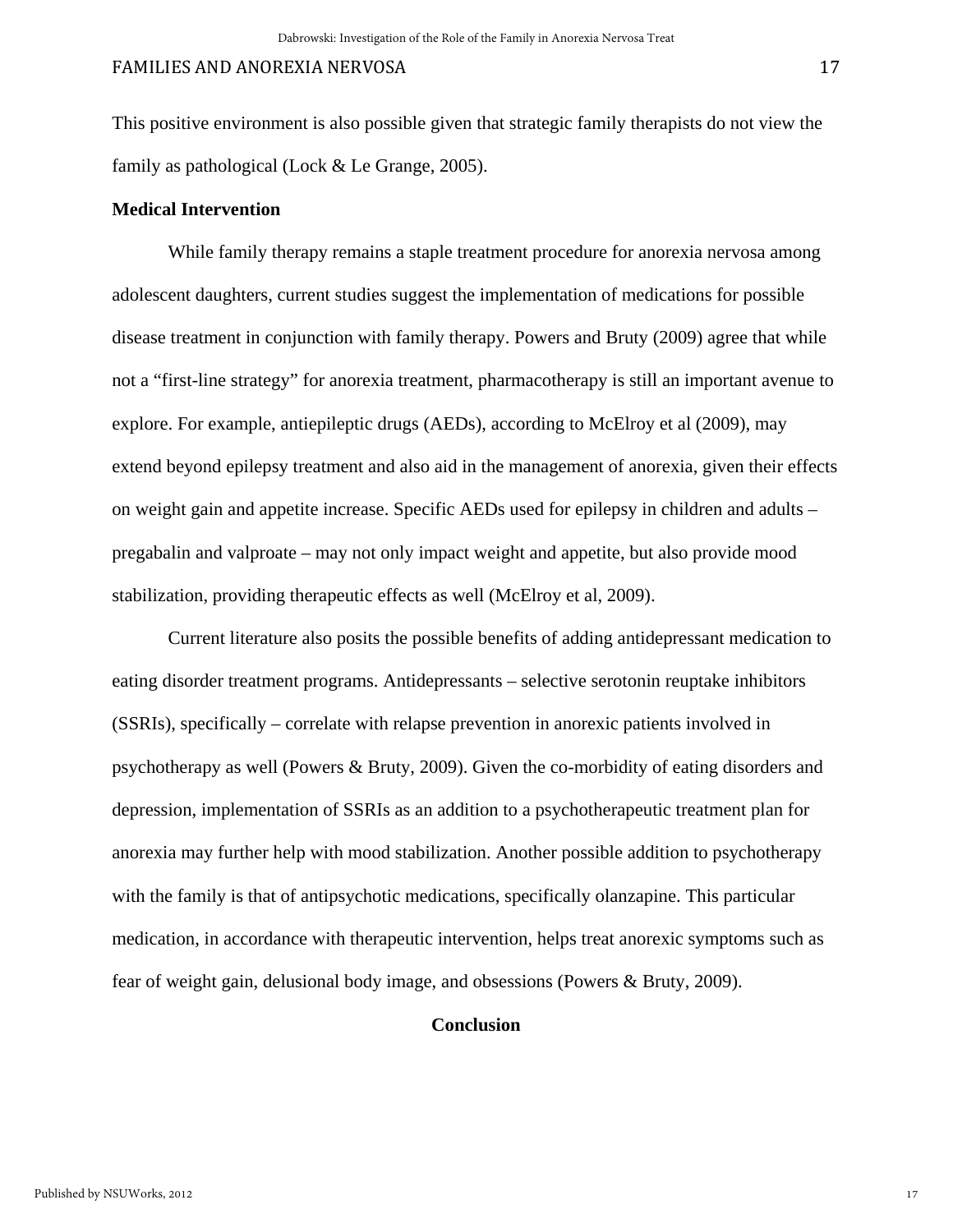Based on the myriad research, family therapy receives much attention in the realm of eating disorders, often being labeled as the quintessential illness for such therapy. Family therapy suggests that certain family environments and relationships may be conducive to the development and maintenance of eating disorders, specifically anorexia nervosa. Such predictors for eating disorders may include enmeshed parents, lack of autonomy, conflict avoidance, negative body talk, unharmonious marital relationships, and lack of psychoeducation regarding the illness. Family therapists attempt to delve into the relationships and subsystems of families and discover effective strategies for recovery. Without the help of the family, the potential of recovery is slim; the family unit is essential in overcoming illnesses, especially those of disordered eating.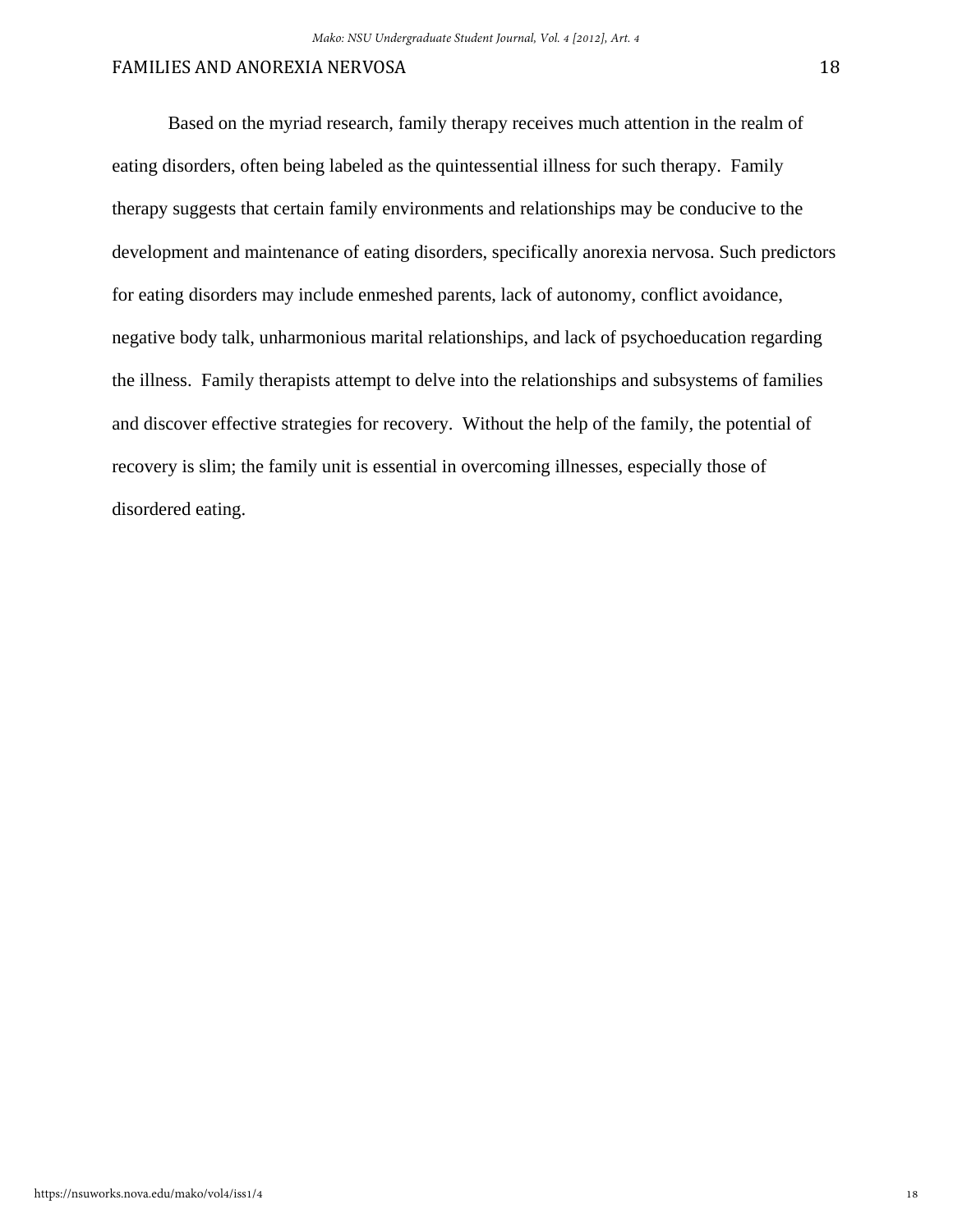#### References

- Baker, J., Maes, H., Lissner, L., Aggen, S., & Lichtenstein, P. (2009). Genetic risk factors for disordered eating in adolescent males and females. *Journal of Abnormal Psychology, 118,* 576-586.
- Barber, B. & Buehler, C. (1996). Family cohesion and enmeshment: Different constructs, different effects. *Journal of Marriage and Family, 58,* 433-441.
- Bergen, A., et. al (2003). Candidate genes for anorexia nervosa in the 1p33-36 linkage region: Serotonin 1D and delta opioid receptor loci exhibit significant association to anorexia nervosa. *Molecular Psychiatry, 8,* 397-406.
- Brown, K., & Geller, J. (2006). Supporting friends and family members with eating disorders: Discrepancies between intentions and reality. *Eating Disorders*, *14*, 215-228.
- Bulik, C., Landt, M., van Furth, E., & Sullivan, P. (2007). The genetics of anorexia nervosa. *Annual Review of Nutrition, 27,* 263-275.
- Eisler, I., & Le Grange, D. (2008). Family interventions in adolescent anorexia nervosa. *Child Adolescent Psychiatry*, *18*, 159-173.
- Fitzpatrick, K., & Lock, J. (2007). Evidence-based treatments for children and adolescents with eating disorders: Family therapy and family-facilitated cognitive-behavioral therapy. *Journal of Contemporary Psychotherapy*, *37*, 145-155.
- Gowers, S. & Shore, A. (2001). Development of weight and shape concerns in the etiology of eating disorders. *The British Journal of Psychiatry, 179,* 236-242.
- Hoek, H., Treasure, J., & Katzman, M. (1998). *Neurobiology in the treatment of eating disorders.* West Sussex, England: John Wiley and Sons.
- Kaye, W., Fudge, J., & Paulus, M. (2009). New insights into symptoms and neurocircuit function of anorexia nervosa. *Nature Reviews Neuroscience, 10,* 573-584.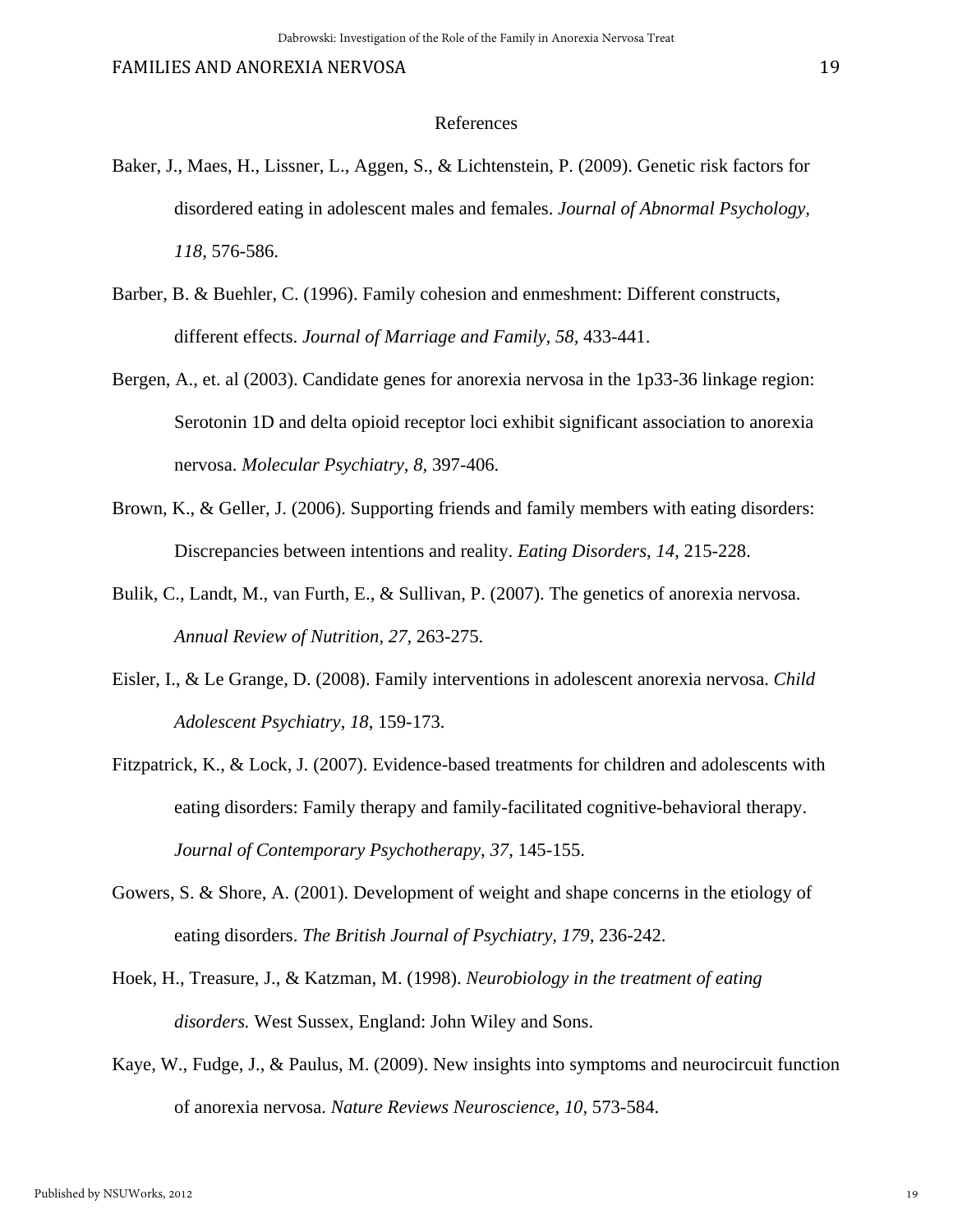- Kaye, W. & Jimmerson, D. (1997). *Anorexia and bulimia nervosa, obsessional behavior, and serotonin.* London, England: Balliere's Tindell, Inc.
- Latzer, Y., Hochdorf, Z., Bachar, E., & Canetti, L. (2002). Attachment style and family functioning as discriminating factors in eating disorders. *Contemporary Family Therapy*, *24*, 581-598.
- Lavee, Y., Latzer, Y., & Gal, S. (2009). Marital and parent-child relationships in families with daughters who have eating disorders. *Journal of Family Issues*, *30*, 1202-1220.
- Le Grange, D., Lock, J., Loeb, K., & Nicholls, D. (2010). The role of the family in eating disorders. *International Journal of Eating Disorders*, *43*, 1-5.
- Lock, J., & Le Grange, D. (2005). Family-based treatment of eating disorders. *International Journal of Eating Disorders*, *37*, 64-67.
- Loth, K., & Neumark-Sztainer, D. (2009). Informing family approaches to eating disorder prevention: Perspectives of those who have been there. *International Journal of Eating Disorders*, *42*, 146-152.
- McElroy, S., Guerdjikova, A., Martens, B., Keck, P., Pope, H., & Hudson, J. (2007). Role of antiepileptic drugs in the management of eating disorders. *CNS Drugs, 23,* 139-156.
- Michel, D., & Willard, S. (2003). Family treatment of eating disorders. *Primary Psychiatry*, *10*, 59-61.
- Minuchin, S., (1974). Families & family therapy. Cambridge : Harvard University Press.
- Minuchin, S., Rosman, B., & Baker, L. (1978). *Psychosomatic families: Anorexia nervosa in context.* Cambridge, Massachusetts: Harvard University Press.
- Mirsa, M. et al (2011). Physiologic estrogen replacement increases bone density in adolescent girls with anorexia nervosa. *Journal of Bone and Mineral Research, 26,* 2430-2438.